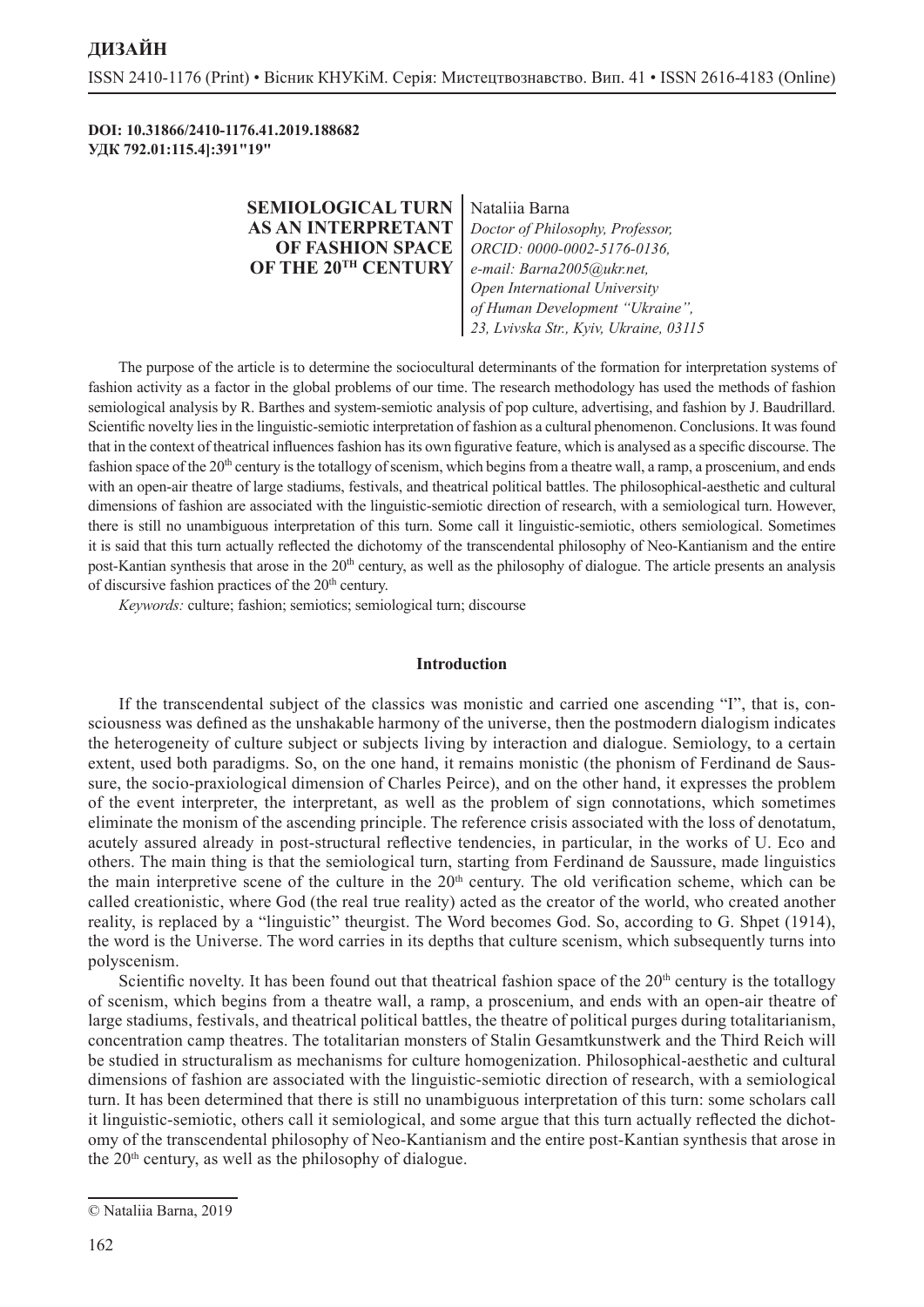The problem of the semiotic turn was investigated in the works of R. Barthes, J. Baudrillard, J. Derrida (2000), Iu. Legenkii, Ch. Morris (1983), P. Pavis (1976; 1991), Ch. Peirce (2000), V. Savchuk, A. Usmanova (2007) and others.

In the studies of R. Barthes (1994; 2003), fashion is mainly studied as a system of vestimentary code (clothes code), where the subject, visual and verbal levels are determined. The researcher considers the verbal level, which prompts the creation of certain fashion rhetoric, to be generative. J. Baudrillard (2000) captures the cyclism, temporality, fashion elusiveness, because we are talking only about the fashion of the  $20<sup>th</sup>$  century. Iu. Legenkii (2003) tried to turn the verbal space of fashion rhetoric into a project-model one, where culturally defined modes dominate: garter, drape, placket, monad space. This approach allowed us to turn the rhetorical model of fashion into a formative plane. V. Savchuk (2013) in the context of media populations of the visual space defined ontological, linguistic-semiotic and visual turns. A. Usmanova (2007) noted the visual dominants of modern culture. However, the aesthetic and cultural aspects of cultural matrices formation for fashion interpretation as a semiotic phenomenon are still not well defined.

### **The purpose of the article**

The purpose of the article is to determine the sociocultural determinants of the formation for interpretation systems of fashion activity as a factor in the globalization problems of our time.

The research methodology is represented by the method of fashion semiological analysis by R. Barthes and system-semiotic analysis of popular culture, advertising, fashion by J. Baudrillard, on the basis of which a discursive fashion analysis was carried out.

#### **Presentation of the main material**

The sign-discursive continuum becomes an interpretative configuration of communicative, dialogic fashion scenes becomes, which was explicated as part of a semiological turn. The dialogue reflects a certain extent the intentions of the transcendental axiology of the post-Kantian example and the philosophy of dialogue, which to a certain extent tried to turn into semiology or semiotics. And so it happened.

However, it is the formation of sign structures as the basis of interpretation that is interpreted differently. It is believed that the rise of semiology and semiotics as a doctrine of sign systems started at the turn of the  $19<sup>th</sup>-20<sup>th</sup>$  centuries, when scientists such as F. de Saussure and Ch. Peirce were the unknown fringe group of science. And suddenly their ideas fell into the circle of philosophical reflection of transcendentalism and dialogism. There is a synthesis of sign systems and philosophical reflection, which in the end turns into synergetic versions of cultural creation, speech acts analysis, etc.

The interpretation of the symbol as a binary system (the unity of the definable and the definitive) becomes fundamental for the emergence of various reflective constructions. Very quickly, theorists rejected an atomistic understanding of the symbol: discourse becomes dominant in French semiology, the language of culture – in the Tartu-Moscow school, and pragmatism – in the American school. There is a variety of theories that correlate with philosophical schools of thought, in particular, the Husserl's phenomenology of G. Shpet (1914), which also has the signs of semiotics.

The dialogue turns into a polylogue: the construction of culture dialogism by M. Bakhtin (1986) – into the construction of the polylogue of J. Kristeva (2004), the dialogics or polylogics of culture by V. Bibler (2014). All schools that are associated with the semiological turn use the methods of structural linguistics, interpretation of culture in the linguistic equivalent, because natural language as a sign system remains a universal interpretant.

The concept of "language" is universalized and takes on the meaning of "language of culture". Culture is interpreted as a complex system that expresses the dynamics of linguistic valencies and is formed as a kind of systemogenesis of symbolic connotative realities that are associated with certain semiotic codes or connotation varieties, starting from sign language, pictographic communication skills, as well as mythological mnemonic schemes originating from ethnic culture, non-verbal communication system and others. The general is the understanding of culture as a text, a certain space, oversaturated with symbolic connotations and appeal to certain concepts that become certain signals to aesthetic, ethical information. The problem of semiotic equivalence of interpretation systems arises.

Understanding the languages of culture as certain codes of information transfer represents the multifunctional nature of human communication as an expression of will, syncretism, synthetism of the generation and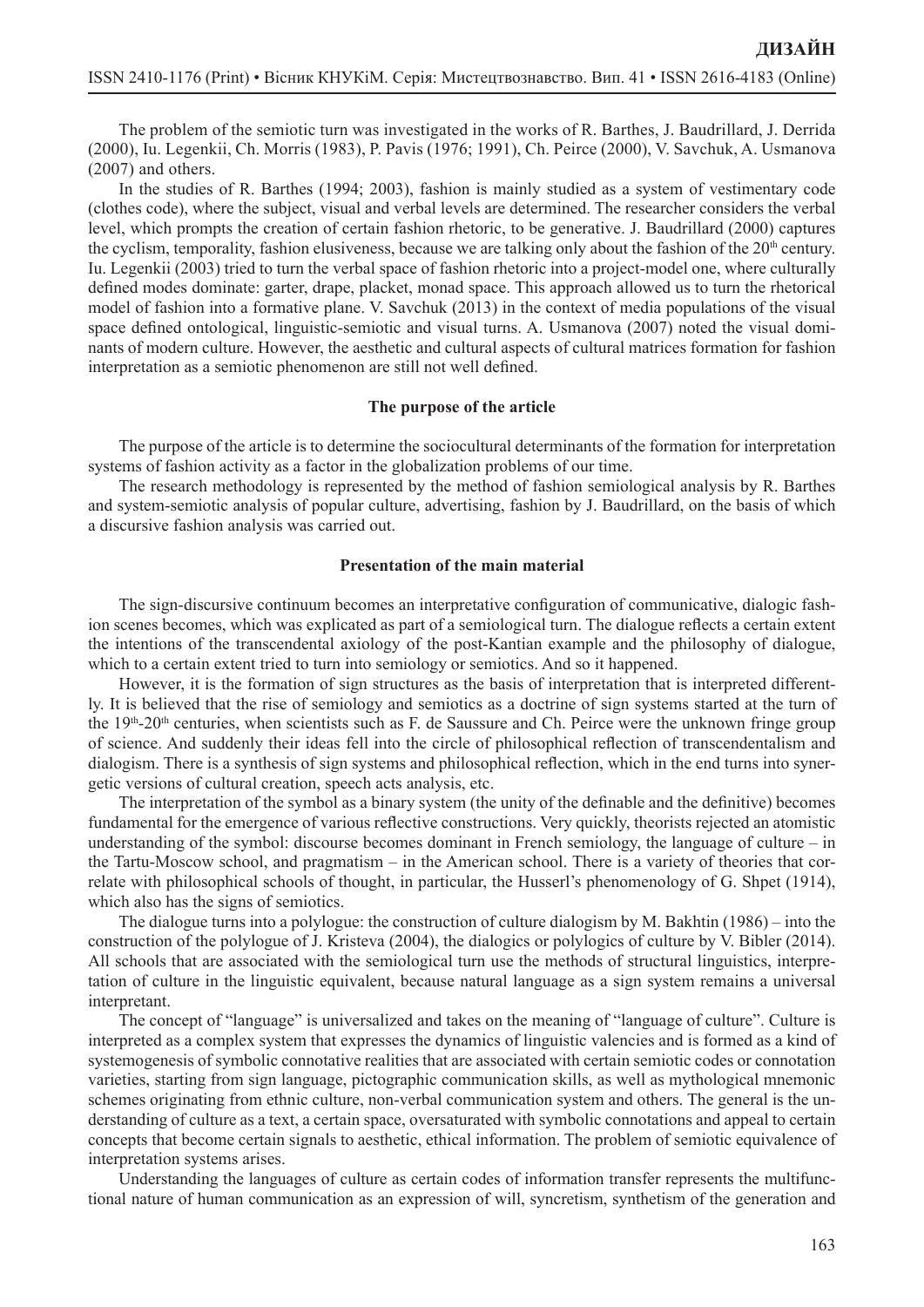perception of information. This is especially noticeable in the modern media space, where each subject of an information act produces and perceives communicative values as the subject of an information message in one communicative time and space on many communicative scenes. However, the culture semiological interpretation programs are in one way or another focused on the exchange of values, on the development and exchange of places – communicative zones, or scenes of human and media communication. The scene, in this case, becomes the buffer, space where the action and event are identified, and the actants of the stage event who play, and those who perceive the information, form a general syncretic or synthetic act of polyscenism, in which a fashion image appears as self-sufficient cultural integrity.

Theatricality in fashion is an implicit installation of entertainment, symbiotic scenism, which adapts all theatrical innovations. This is demonstrated, in particular, by the work of fashion designers such as J. Galliano, Yamamoto, etc. It is important that literature-centrism, a focus on poetics went through all directions and all movements of cultural practices: cinema, theatre, architecture, design, fashion. Literature and poetry were drawn into the interpretation semiotic panorama of their cultural configurations. One of the semiotically oriented fashion theorists was R. Barthes (1994; 2003).

R. Barthes (1994) writes: "We recall now that in any semiological system, the relation between two elements is postulated: the definable and the definitive. This relation connects objects of a different order, and therefore it is an equivalence rather than equality relation. It should be noted that contrary to the usual understanding of these words, when we simply say that the definable expresses the definitive, in any semiological system there are not two, but three different elements; therefore, what I directly perceive is not a sequence of two elements, but a correlation that unites them. So, there is the definable, the definitive and there is a sign that is the result of the association of the first two elements" (p. 76).

The author subsequently uses the language of phenomenology, to which he was always inclined. In particular, this is observed in the work "Camera Lucida" (Barthes, 1997). The constitutive principle or noem, according to E. Husserl (2013), is defined as stating "it was", that is, in the photo there always exists post-reality. As we see, Barthes's semiology is a definite reincarnation of Husserl's phenomenology in sign connotations. The most important universal of phenomenology, which E. Husserl (2013) defines as intentionality (orientation of consciousness to the objective world), R. Barthes (1994) turns into the idea of "concept", and only then uses the Husserl's idea of the "noem".

G. Deleuze (1997), who in the paper "The Fold: Leibniz and the Baroque", defined the phenomenon of pli (formation or unity, fold) as a "seamless" connection, flow of continuum substructures, was not far from the phenomenological interpretation of cultural creation. The researcher considers the new communicative scene as an imperative of the multiplicity of shaping possibilities, a new matrix of thousands of "plateau", thousands of possibilities to be different in the context of the new continuum paradigm of space transformation. Deconstruction is eliminated and converted into pli or into formation. As it is known, these ideas were borrowed by architects and designers.

R. Barthes (1994) defines myth as the "thief" of language. What is the essence of the new reflective myth in design, fashion, and advertising? Its essence is that it turns meaning into form, "steals" language. The myth does not steal a language in order to use it as examples or symbols, but in order to naturalize the formed text with its help. At the same time, R. Barthes (1994) uses an interesting term – "theft". "Theft" is an unexpected possibility of appropriation without value exchange equivocations and value equivalents transformation. This is the myth of miracle, dispersion, when convincing by a miracle, and the result is actually theft of values. You may not use the rude word "theft", but R. Barthes (1994) uses it very appropriately.

Theatrical interpretation of the sign, discourse was carried out by P. Pavis (1991) and S. Neretina (1996), who study the "theatrology of the sign" and the "pragmatics" of theatrical discourse. P. Pavis (1991) states: "Pragmatics has recently grown so enormously that it has taken the place of semantics and has become one of the dominant branches of semiotics (since the time of Peirce or Morris it has been divided into semantics, syntax and pragmatics). This development was uncontrollable; it took place in different directions and in accordance with different methodologies, so pragmatics becomes, according to the rude but fairly definition of one of the Italian researchers, "linguistic dump" (p. 242).

So, semiotics considers pragmatics as a linguistic phenomenon, as the most abstract function of the protagonist, the producer of event values. The event itself can be a fairy tale, fantasy, comic book, fashion event, communication in various circumstances (with intermediaries, without intermediaries). A fashionable event in the context of various cultural practices is focused on the action definition, the functioning of the discursive mechanism, which is interpreted in the linguistic field of pragmatics as a particular function of discursive cultural practices.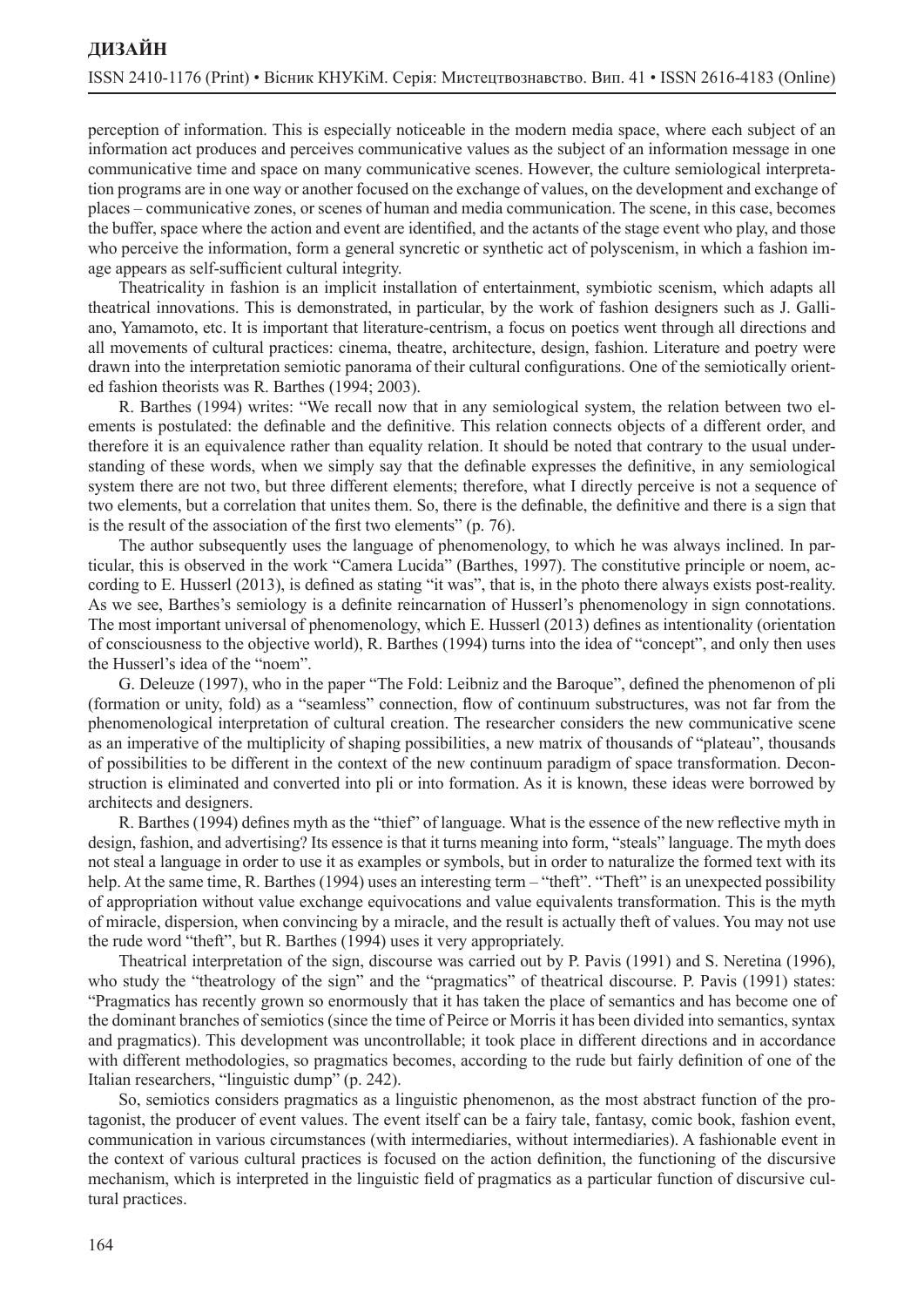#### **Conclusions**

The stratification of the two systems of semiotic turn (semiological and semiotic) determined the analysis priorities for such concepts as sign, discourse, language, dialogue, dispersion, pragmatics, etc. Structuralist and poststructuralist reflection in the postmodern version produces the concepts of "fold", "rhizome", "plateau", "genetic algorithm", etc. In fashion reflection, they are learned sporadically and fragmentarily, because theatreology as a synthetic discipline allows you to broaden your horizons of thinking and interpret fashion scenism as semiological phenomenon. The next step of the semiological analysis is to create a specific fashion grammatology.

#### **Список використаних джерел**

- Барт, Р. (1994). *Избранные работы: Семиотика. Поэтика* (Г.К. Косиков, Пер.). Москва: Прогресс.
- Барт, Р. (1997). *Сamera lucida* (М. Рыклин, Пер.). Москва: Ad Marginem.
- Барт, Р. (2003). *Система моды. Статьи по семиотике культуры* (С.Н. Зенкина, Пер.). Москва: Издательство имени Сабашниковых.
- Бахтин, М.М. (1986). *Эстетика словесного творчества*. Москва: Искусство.
- Библер, В.С. (2014). *Михаил Михайлович Бахтин или Поэтика культуры*. Москва: DirectMEDIA.
- Бодрийяр, Ж. (2000). *Символический обмен и смерть* (С.Н. Зенкина, Пер.). Москва: Добросвет.
- Гуссерль, Э. (2013). *Кризис европейских наук итрансцендентальнаяфеноменология: введение вфеноменологическую философию* (Д.В. Кузницына, Пер.). Санкт-Петербург: Наука.
- Делёз, Ж. (1997). *Складка. Лейбниц и барокко*. Москва: Логос.
- Деррида, Ж. (2000). Структура, знак и игра в дискурсе гуманитарных наук. В Г.К. Косиков (Ред.), *Французская семиотика: От структурализма к постструктурализму* (с. 407-426). Москва: Прогресс.
- Кристева, Ю. (2004). *Избранные труды: Разрушение поэтики* (Г.К. Косиков, & Б.П. Нарумов, Пер.). Москва: РОССПЭН.
- Легенький, Ю.Г. (2003). *Метаистория костюма*. Киев.
- Моррис, Ч.У. (1983). Основания теории знаков. В Ю.С. Степанов (Ред.), *Семиотика* (с. 63). Москва: Радуга.
- Неретина, С.С. (1996). *Концептуализм Абеляра. Слово и текст в средневековой культуре.* Москва: Гнозис.
- Пави, П. (1991). *Словарь театра* (К. Разлогов, Пер.). Москва: Прогресс.
- Пирс, Ч.С. (2000). *Начала прагматизма* (В.В. Кирющенко, & М.В. Колопотина, Пер.) (Т. 2). Санкт-Петербург.

Савчук, В. (2013). *Медиафилософия. Приступ реальности.* Санкт-Петербург: Издательство РХГА.

- Усманова, А. (2007, 6 октября). Визуальные исследования как исследовательская парадигма. Взято из https://web. archive.org/web/20071006101629/ http://viscult.ehu.lt/article.php?id=108.
- Шпет, Г.Г. (1914). *Явление и смысл. Феноменология как основная наука и ее проблемы*. Москва: Гермес.
- Pavis, P. (1976). *Problemes de semiologie theatrale.* Montreal: Presses de l'Universite du Quebec.

#### **References**

Bakhtin, M.M. (1986). *Estetika slovesnogo tvorchestva [Aesthetics of verbal creativework]*. Moscow: Iskusstvo [in Russian].

- Barthes, R. (1994). *Izbrannye raboty: Semiotika. Poetika [Selected works: Semiotics. Poetics]* (G.K. Kosikov, Trans.). Moscow: Progress.
- Barthes, R. (1997). *Camera Lucida* (M. Ryklin, Trans.). Moscow: Ad Marginem [in Russian].
- Barthes, R. (2003). *Sistema mody. Stati po semiotike kultury [Fashion system. Articles on the semiotics of culture]* (S.N. Zenkina, Trans.). Moscow: Izdatelstvo imeni Sabashnikovykh.
- Bibler, V.S. (2014). *Mikhail Mikhailovich Bakhtin ili Poetika kultury [Mikhail Mikhaylovich Bakhtin or Poetics of Culture]*. Moscow: DirectMEDIA [in Russian].
- Boudrillard, J. (2000). *Simvolicheskii obmen i smert [Symbolic exchange and death]* (S.N. Zenkina, Trans.). Moscow: Dobrosvet [in Russian].
- Deleuze, G. (1997). *Skladka. Leibnitc i barokko [Fold. Leibniz and Baroque]*. Moscow: Logos [in Russian].
- Derrida, J. (2000). Struktura, znak i igra v diskurse gumanitarnykh nauk [Structure, sign and play in the discourse of the humanities]. In G.K. Kosikov (Ed.), *Frantcuzskaia semiotika: Ot strukturalizma k poststrukturalizmu [French Semiotics: From Structuralism to Poststructuralism]* (pp. 407-426). Moscow: Progress [in Russian].
- Husserl, E. (2013). *Krizis evropeiskikh nauk i transtcendentalnaia fenomenologiia: vvedenie v fenomenologicheskuiu filosofiiu [The crisis of European sciences and transcendental phenomenology: an introduction to phenomenological philosophy]* (D.V. Kuznitcyna, Trans.). St. Petersburg: Nauka [in Russian].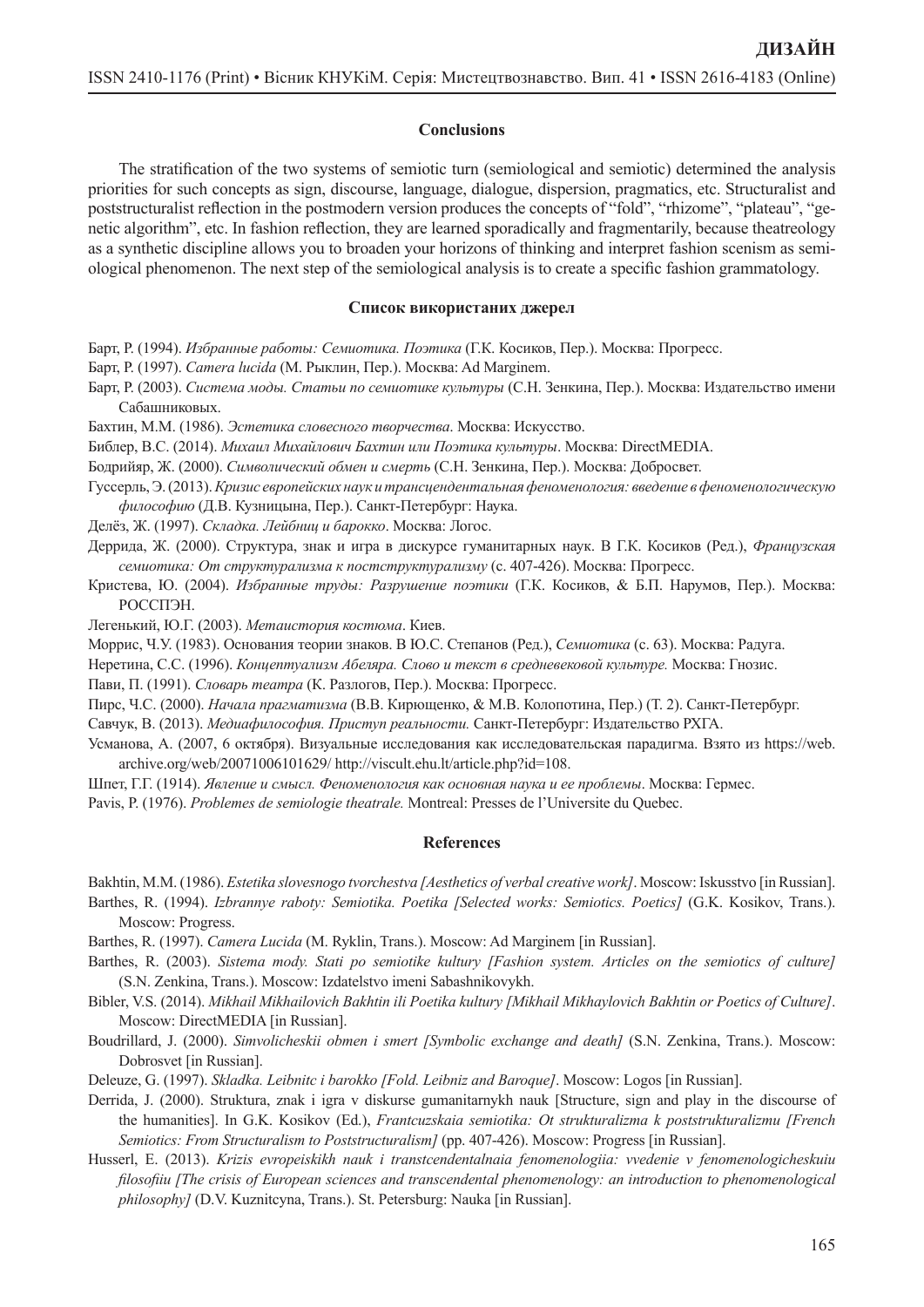# **ДИЗАЙН**

Kristeva, Iu. (2004). *Izbrannye trudy: Razrushenie poetiki [Selected Works: The Destruction of Poetics]* (G.K. Kosikov, & B.P. Narumov, Trans.). Moscow: ROSSPEN [in Russian].

Legenkii, Iu.G. (2003). *Metaistoriia kostiuma [Metahistory of the costume].* Kyiv [in Russian].

- Morris, Ch.W. (1983). Osnovaniia teorii znakov [Writings on the general theory of signs]. In Iu.S. Stepanov (Ed.), *Semiotika [Semiotics]* (p. 63). Moscow: Raduga [in Russian].
- Neretina, S.S. (1996). *Kontceptualizm Abeliara. Slovo i tekst v srednevekovoi kulture [Abelard Conceptualism. Word and text in medieval culture].* Moscow: Gnozis.
- Pavis, P. (1976). *Problemes de semiologie theatrale [Problems the semiology theatrical].* Montreal: Presses de l'Universite du Quebec [in French].
- Pavis, P. (1991). *Slovar teatra [Dictionary of the theatre]* (K. Razlogov, Trans.). Moscow: Progress [in Russian].
- Peirce, Ch.S. (2000). *Nachala pragmatizma [The beginning of pragmatism]* (V.V. Kiriushchenko, & M.V. Kolopotina, Trans.) (Vol. 2). St. Petersburg [in Russian].
- Savchuk, V. (2013). *Mediafilosofiia. Pristup realnosti [Media Philosophy. Fit of reality]*. St. Petersburg: Izdatelstvo RKhGA [in Russian].
- Shpet, G.G. (1914). *Iavlenie i smysl. Fenomenologiia kak osnovnaia nauka i ee problemy [Phenomenon and meaning. Phenomenology as basic science and its problems].* Moscow: Germes [in Russian].
- Usmanova, A. (2007, October 6). Vizualnye issledovaniia kak issledovatelskaia paradigma [Visual research as a research paradigm]. Retrieved from https://web.archive.org/web/20071006101629/http://viscult.ehu.lt/article.php?id=108 [in Russian].

*The article was received by the editorial office: 20.11.2019*

## **СЕМІОЛОГІЧНИЙ ПОВОРОТ ЯК ІНТЕРПРЕТАНТА ПРОСТОРУ МОДИ ХХ СТОЛІТТЯ**

Барна Наталія Віталіївна *Доктор філософських наук, професор, Відкритий міжнародний університет розвитку людини «Україна»,*

*Київ, Україна*

Мета статті – визначити соціокультурні детермінанти формування систем інтерпретації модної діяльності як фактора глобалізаційних проблем сучасності. У методології дослідження використані методи семіологічного аналізу моди Р. Барта та системно-семіотичний аналіз масової культури, реклами, моди у Ж. Бодрійяра. Наукова новизна полягає у лінгво-семіотичній інтерпретації моди як феномена культури. Висновки. Встановлено, що мода в контексті театральних впливів має свою образну особливість, яка проаналізована як специфічний дискурс. Простір моди ХХ століття – це тоталлогія сценізму, що розгортається, починаючи від театральної вигородки, рампи, простценіуму і закінчуючи театром просто неба великих стадіонів, свят, театральних політичних баталій. Філософсько-естетичні та культурологічні виміри моди пов'язують з лінгво-семіотичним напрямом досліджень, з семіологічним поворотом. Однак і досі немає однозначного тлумачення цього повороту. Одні називають його лінгво-семіотичним, інші семіологічним. Інколи мова йде про те, що цей поворот фактично віддзеркалював і відбивав дихотомію трансцендентальної філософії неокантіанства і всього пост кантіанського синтезу, який виник у ХХ столітті, а також філософією діалогу. У статті подано аналіз дискурсивних практик моди ХХ століття. *Ключові слова:* культура; мода; семіотика; семіологічний поворот; дискурс

### **СЕМИОЛОГИЧЕСКИЙ ПОВОРОТ КАК ИНТЕРПРЕТАНТА ПРОСТРАНСТВА МОДЫ ХХ ВЕКА**

Барна Наталья Витальевна *Доктор философских наук, профессор, Открытый международный университет развития человека «Украина», Киев, Украина*

Цель статьи – определить социокультурные детерминанты формирования систем интерпретации модной деятельности как фактора глобализационных проблем современности. В методологии исследования использованы методы семиологического анализа моды Р. Барта и системно-семиотический анализ массовой культуры, рекламы,